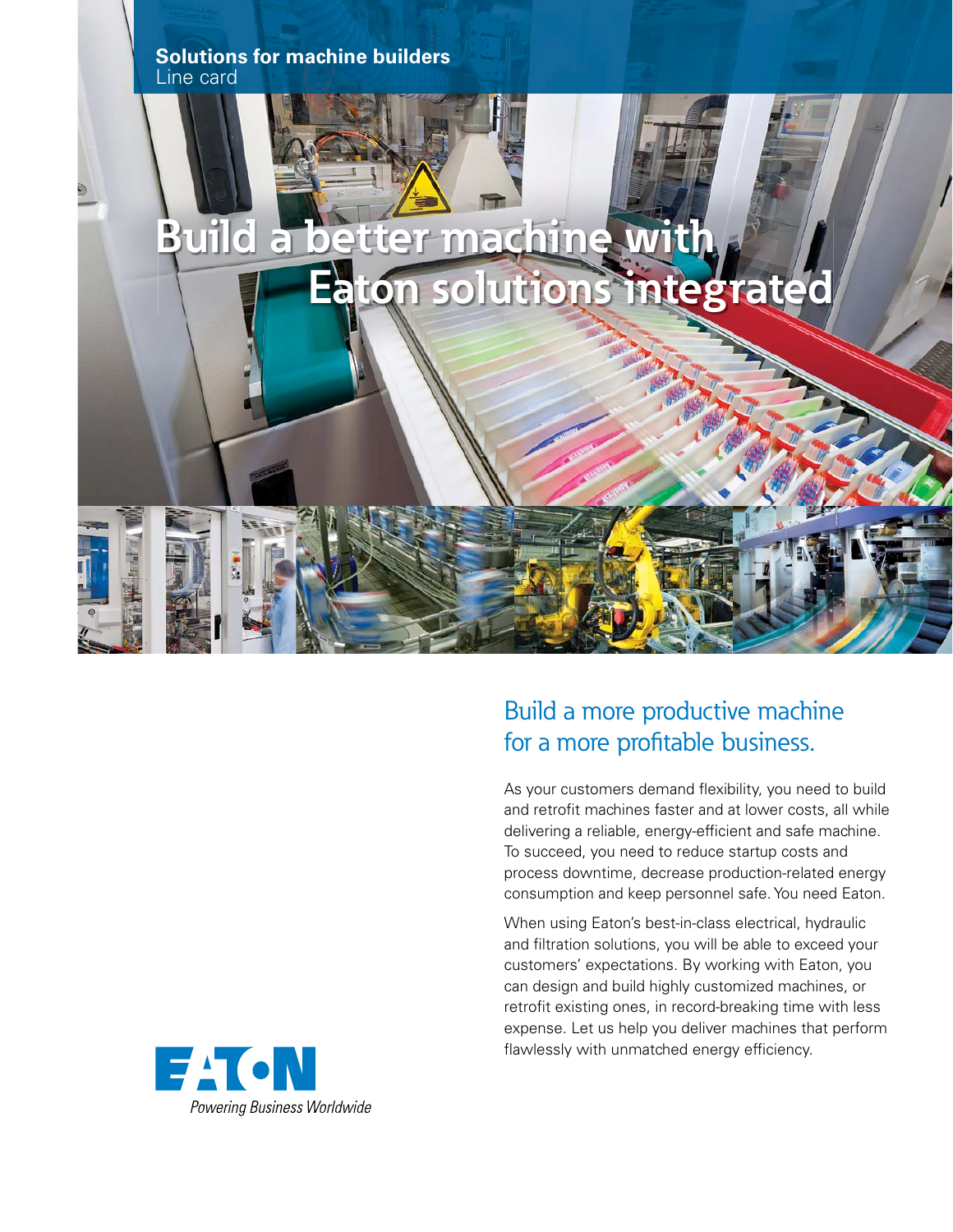

### We serve the needs of machine builders and their customers around the world.

Eaton is a leading power management company, providing energy-efficient solutions that help our customers use electrical, fluid and mechanical power more reliably, efficiently, safely and sustainably.

We provide a breadth of innovative solutions globally that help you build a more sustainable business.

#### **Eaton brings a new dimension of expertise.**

When designed with our best-inclass electrical and hydraulic solutions, your machines will deliver higher levels of accuracy, speed, energy efficiency, reliability and flexibility. Eaton is the only provider of solutions that combine hydraulic and electrical systems for a machine with power density and precision power control.

#### **Legacy of innovation.**

Over the years, our innovative portfolio has grown, including solutions from:

- Aeroquip<sup>®</sup>
- Bussmann
- Cutler-Hammer
- Moeller
- Vickers
- Walterscheid®



#### **Intelligent wiring solutions inside and outside the cabinet**

- SmartWire-DT<sup>®</sup> connects motor starters, soft starters, variable frequency drives, valves, circuit breakers, pushbuttons, sensors and
- signal towers with a logic controller SmartWire-DT and gateway interfaces for EtherNet/IP, Modbus® TCP, PROFINET, Powerlink, EtherCAT® PROFIBUS<sup>®</sup> DP and CANopen<sup>®</sup>
- IP67 wiring and communication for sensors, pushbuttons and limit switches outside the cabinet



#### **Safety**

 $\mathsf{D}^{\!\mathsf{G}}$ 

- Power lock devices designed to eliminate possible exterior arcing
- Discrete safety relays
- Programmable safety relays
- Emergency stop operators • Machine guarding safety switches

**Fuses and fuseholders** • Low-voltage power • Control • CUBEFuse®

• Drive protection • Medium-voltage • Fuse blocks and holders • ANSI and IEC configurations

**2 EATON** Solutions for machine builders line card

• High-speed and semi-conductor

• Safety position switches

**Sensors and limit switches** • Photoelectric sensors • Inductive proximity sensors • IEC and NEMA mechanical limit

• Capacitive proximity sensors • Power sensors for current and voltage • Sensor cordsets, brackets and reflectors

switches



#### **Operator interface and lean automation solution with SmartWire-DT**

- Capacitive/multi-touch operator interfaces
- Graphics panels
- 
- Resistive touch operator interfaces
- Infrared touch operator interfaces • HMI/PLC with SmartWire-DT
- GALILEO interactive visualization tool



#### **Programmable controllers and remote I/O**

- Compact PLC
- Modular PLC
- CoDeSys® programming software
- Remote I/O
- ELPRO wireless communication



#### **Relays**

- easy programmable relays
- Timing relays
- Monitoring relays • Machine tool relays
- Terminal block relays
- Ice cube relays
- Power relays
- Solid-state relays
- Alternating relays



#### **Main, disconnects and switches**

- OEM line isolation switch for control panels
- Rotary disconnects—open and enclosed
- Compact circuit protector (CCP)
- **HVAC** disconnects
- AC and DC safety switches
- CEAG safety switches—AC-3, IP66 up to 180 A • X-Switch



#### **Surge protective devices**

- High SCCR UL® DIN rail mount
- UL Type 1 heavy-duty and pro
- Surge protection and line filtering
- EMI/RFI filtering
- 
- 
- 



#### **Pushbuttons and stacklights**

- 22 mm and 16 mm pushbuttons
- 30 mm pushbuttons
- Assembled pushbutton stations
- Emergency operators
- Rotary cam switches
- **Stacklights**

 $\mathbf{G}^{\mathsf{c}}$ 

• Industrial grade toggles



#### **Circuit breakers**

- Global application breakers
- IEC rated breakers
- NEMA rated breakers
- Supplementary protectors
- Miniature circuit breakers
- Wide range of accessories



#### **Backup power protection**

- Engineered for environments with unpredictable power conditions
- FERRUPS<sup>®</sup> voltage regulating • Single-phase and three-phase UPS
- Data signal protection
- Panel and DIN rail mount
- Alarm contacts
- 





- 
- -
	-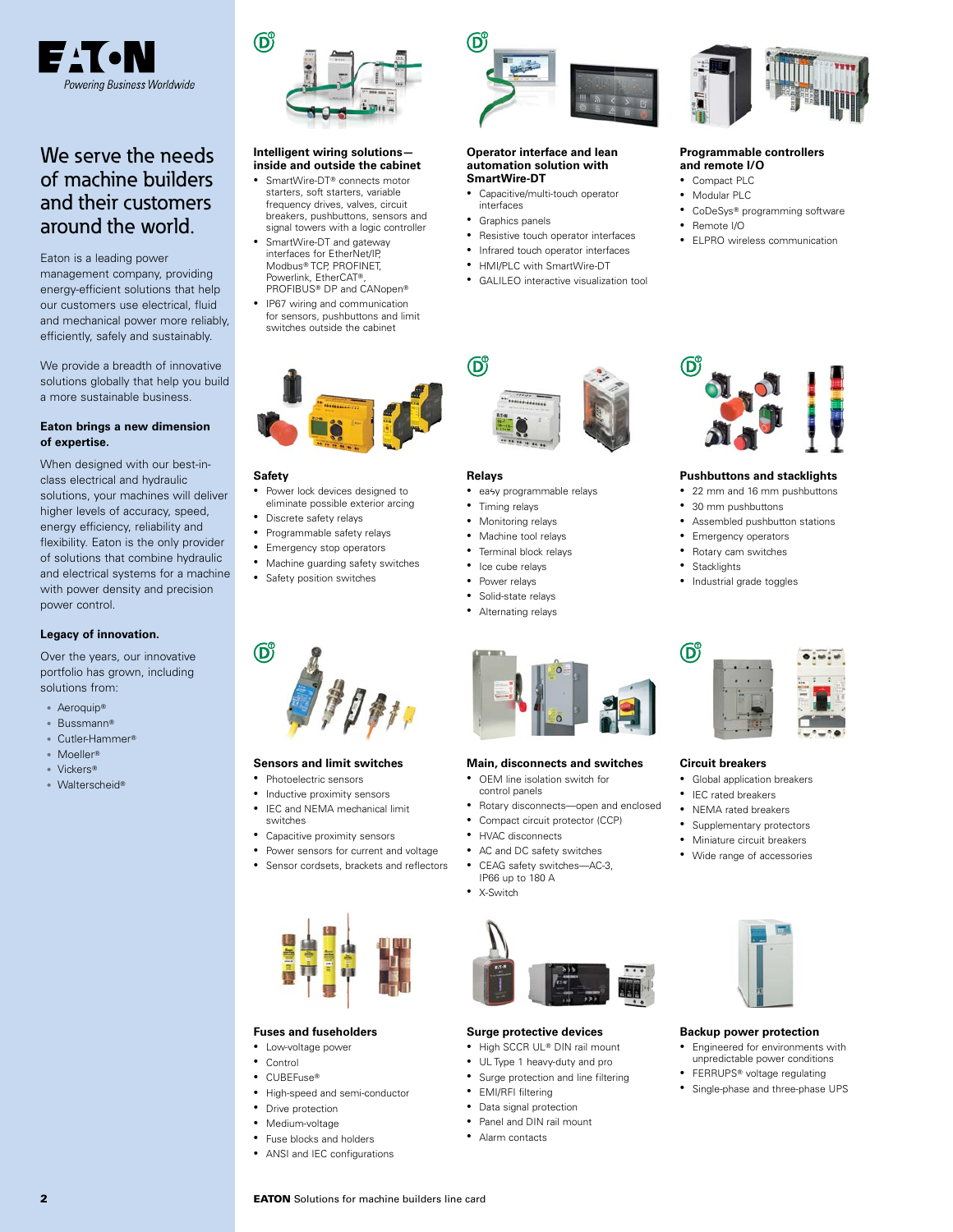

#### **Control power transformers and power supplies**

- Control power transformers from 50 to 5000 VA
- Epoxy encapsulated coils
- Face-on terminal labels
- Non-segregated medium- and low-voltage busway
- Switched mode power supplies



#### **Variable frequency drives**

- PowerXL® drives family
- OEM drives (up to 11 kW / 15 hp)
- Industrial drives (up to 160 kW / 250 hp)
- Performance drives (up to 1500 kW / 2000 hp)
- Open IP20 to IP66 offering
- Enclosed NEMA<sup>®</sup> 1, 12, 3R and 4X offering



#### **Motor protection**

- Advanced solid-state relays
- Electronic overload relays
- Thermal overload relays
- Miniature overload relays
- Manual motor protectors/ motor protective circuit breakers
- Electronic motor protective circuit breakers

**Automatic transfer switches** • Breaker-based up to 5000 A • Contactor-based up to 3000 A • Bypass isolation for contactorand breaker-based solutions • ANSI/NEMA and IEC certified • Open or closed transfer



#### **Power control**

- Full range of IEC contactors
- Combination motor controllers
- Definite purpose contactors Electronic motor starter with thermal and magnetic protection
- NEMA rated contactors
- Manual motor starters
- Vacuum contactors
- Lighting contactors
- E-Line contactors



#### **Hydraulic pumps and motors**

• Axial piston pumps

௵

- Fixed displacement vane pumps
- Hydraulic motors
- Bent axis and in-line piston motors



#### **Soft starters and soft start controllers**

- Two-phase soft start controller
- Three-phase soft starters
- OEM soft start controllers



#### **Filtration**

- Automatic self-cleaning filters and strainers
- Bag and cartridge filtration
- Portable filtration
- Pipeline strainers
- Gas/liquid separators
- Hydraulic and lubrication oil filters



**Fluid conveyance and management**

- LifeSense® hose condition monitoring system
- Hydraulic and industrial hoses



#### **Fittings and couplings**

- Couplings with corrosion protection
- Quick disconnect hydraulic couplings
- Breathers and drains • Cable glands and accessories
- Cam-Lok<sup>™</sup> plugs and receptacles
- Hubs
- Sealing fittings



#### **Valves and cylinders**

- AxisPro<sup>™</sup> servo-performance proportional directional valves
- 
- Screw-in cartridge valves
- Slip-in cartridge valves
- Modular and directional control valves
- Standard and custom-engineered industrial cylinders



#### **Enclosures**

- Non-hazardous enclosures and wireway: NEMA 1, 3, 3R, 4, 4X, 6P, 12/13
- Hazardous enclosures: NEMA 7 and 9 • Range of sizes, materials and finishes available
- Modification services



#### **Support systems**

- Strut systems: 10 channel profiles, broad offering of fittings, steel, aluminum, galvanized steel, hot dip galvanized
- Cable management: metallic and non-metallic cable ladder, perforated and solid bottom cable tray available in steel, stainless steel, aluminum, fiberglass, global certifications



#### **Enclosed control**

- IEC magnetic starters • NEMA magnetic starters
- Custom OEM control panels
- 
- Combination or non-combination
- Reversing or non-reversing Reduced voltage starters
- Pump panels
- Lighting contactors
- Multi-speed



#### **Connectors**

- Power distribution blocks
- Power distribution fuse blocks
- Panel-mount terminal blocks
- DIN rail terminal blocks
- Locking devices
- Passive connectivity

• Wire mesh grips • IEC Pin & Sleeve devices (IP69K Certified)

• Straight blade plugs and connectors

To learn more, visit Eaton.com/ machinebuilding

SmartWire-DT logo indicates connectivity.

**EATON** Solutions for machine builders line card 3

 $\mathbf{D}^{\mathrm{c}}$